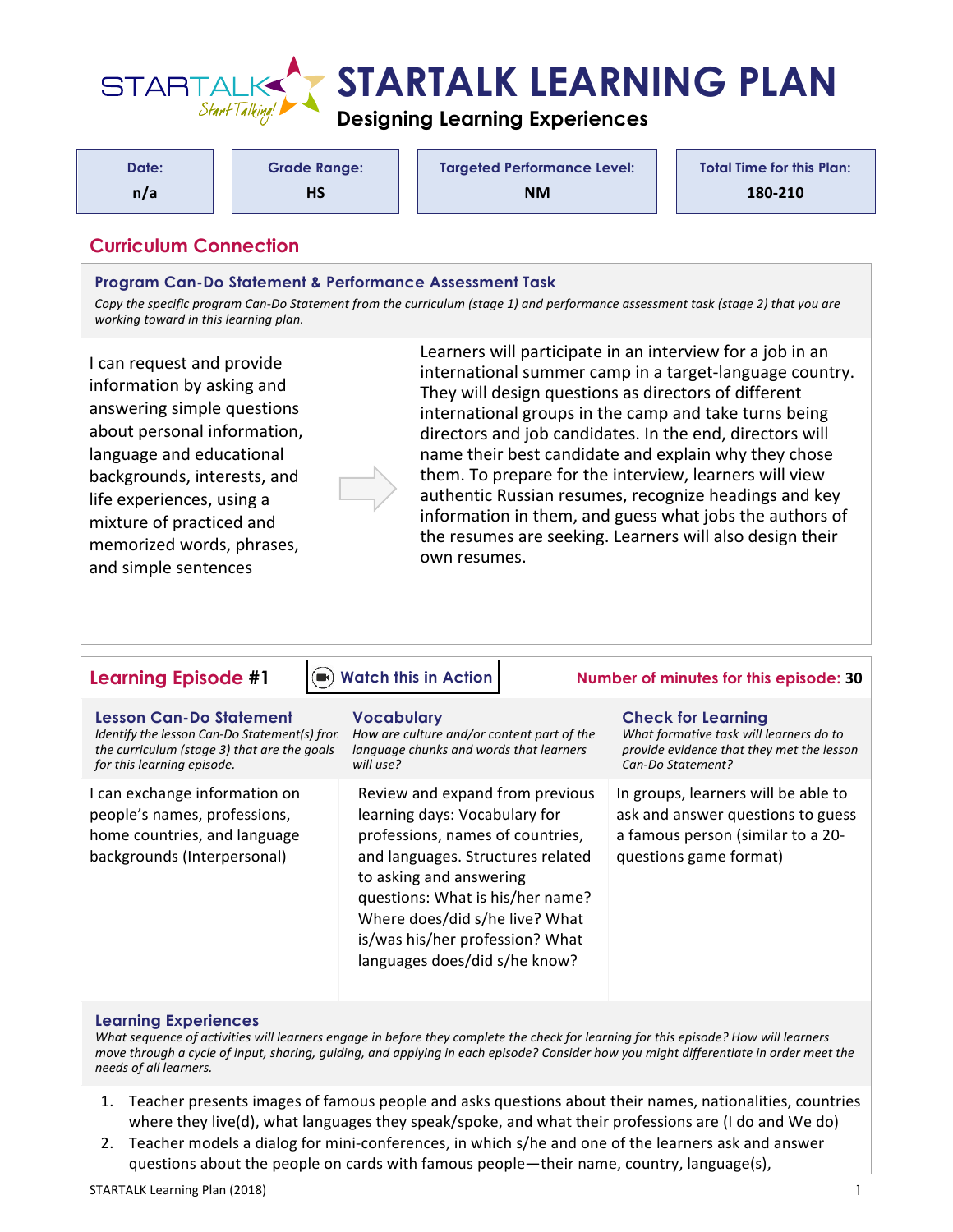profession(s) (I do)

- 3. Each learner gets a card with an image of a famous person; learners go around the room and carry on dialogs about them; at the end, learners exchange cards and move on to their next partner (We do and You do)
- 4. In groups of 3 or 4, learners play 20 questions. They take turns thinking of a famous person, while others ask questions about this person (Is it he or her? Is s/he alive? Is s/he an American, etc. / Does/did s/he live in the U.S.? Is s/he a politician, a scientist, a writer, an actor, a musician, etc.), Is it...?) (You do)

### **Materials Needed**

*What authentic resources, supplies, and other materials will you need to successfully implement this learning episode?* 

Cards with images of famous people from different countries

| <b>Learning Episode #2</b>                                                                                                                                  | $\left( \blacksquare \right)$ Watch this in Action                                                                                                                                                          | Number of minutes for this episode: 30                                                                                                                                                                       |
|-------------------------------------------------------------------------------------------------------------------------------------------------------------|-------------------------------------------------------------------------------------------------------------------------------------------------------------------------------------------------------------|--------------------------------------------------------------------------------------------------------------------------------------------------------------------------------------------------------------|
| <b>Lesson Can-Do Statement</b><br>Identify the lesson Can-Do Statement(s)<br>from the curriculum (stage 3) that are<br>the goals for this learning episode. | <b>Vocabulary</b><br>How are culture and/or content part of the<br>language chunks and words that learners<br>will use?                                                                                     | <b>Check for Learning</b><br>What formative task will learners do to<br>provide evidence that they met the lesson<br>Can-Do Statement?                                                                       |
| I can identify cultural<br>differences in the information<br>included in resumes in Russia<br>and the U.S.                                                  | Vocabulary for resumes (job<br>objective, work, education,<br>languages, computer skills,<br>interests, references)<br>Cultural differences in information<br>included in resumes in Russia and<br>the U.S. | Learners will be able to complete<br>a Venn diagram categorizing<br>what information typically<br>appears in Russian resumes only,<br>American resumes only, and both<br><b>Russian and American resumes</b> |

## **Learning Experiences**

What sequence of activities will learners engage in before they complete the check for learning for this episode? How will learners *move through a cycle of input, sharing, guiding, and applying in each episode? Consider how you might differentiate in order meet the needs of all learners.*

- 1. Learners view an excerpt from an authentic video about resumes and guess its topic (I do and We do)
- 2. On Padlet, learners brainstorm what information may be included in a resume (to activate background knowledge and previously encountered vocabulary) (We do)
- 3. Learners view authentic Russian and American resumes and identify parts that differ across the cultures (We do and You do)
- 4. Learners complete a Venn diagram categorizing what information typically appears in Russian resumes only, American resumes only, and both Russian and American resumes (We do and You do)

#### **Materials Needed**

What authentic resources, supplies, and other materials will you need to successfully implement this learning episode?

- YouTube link with a video about resumes (e.g., https://www.youtube.com/watch?v=GaDFJucB7tU (starting at  $30<sup>th</sup>$  second and stopped when appropriate)
- Padlet page for [brainstorming](https://startalk.umd.edu/public/system/files/resources/kent_russian2_h2_sectionheadings.docx) resume section headings
- [Authentic](https://startalk.umd.edu/public/system/files/resources/kent_russian2_h3_resumevsus.docx) Russian and American resumes for learners to identify differences in cultural conventions.
- Handouts of Venn diagram (Russian resumes, American resumes, both)

#### **Lesson Can-Do Statement**

*Identify the lesson Can-Do Statement(s) from the curriculum (stage 3) that are the goals for this learning episode.*

#### **Vocabulary**

How are culture and/or content part of the *language chunks and words that learners will use?*

## **Learning Episode #3 Number of minutes for this episode: 30**

#### **Check for Learning**

What formative task will learners do to *provide evidence that they met the lesson Can-Do Statement?*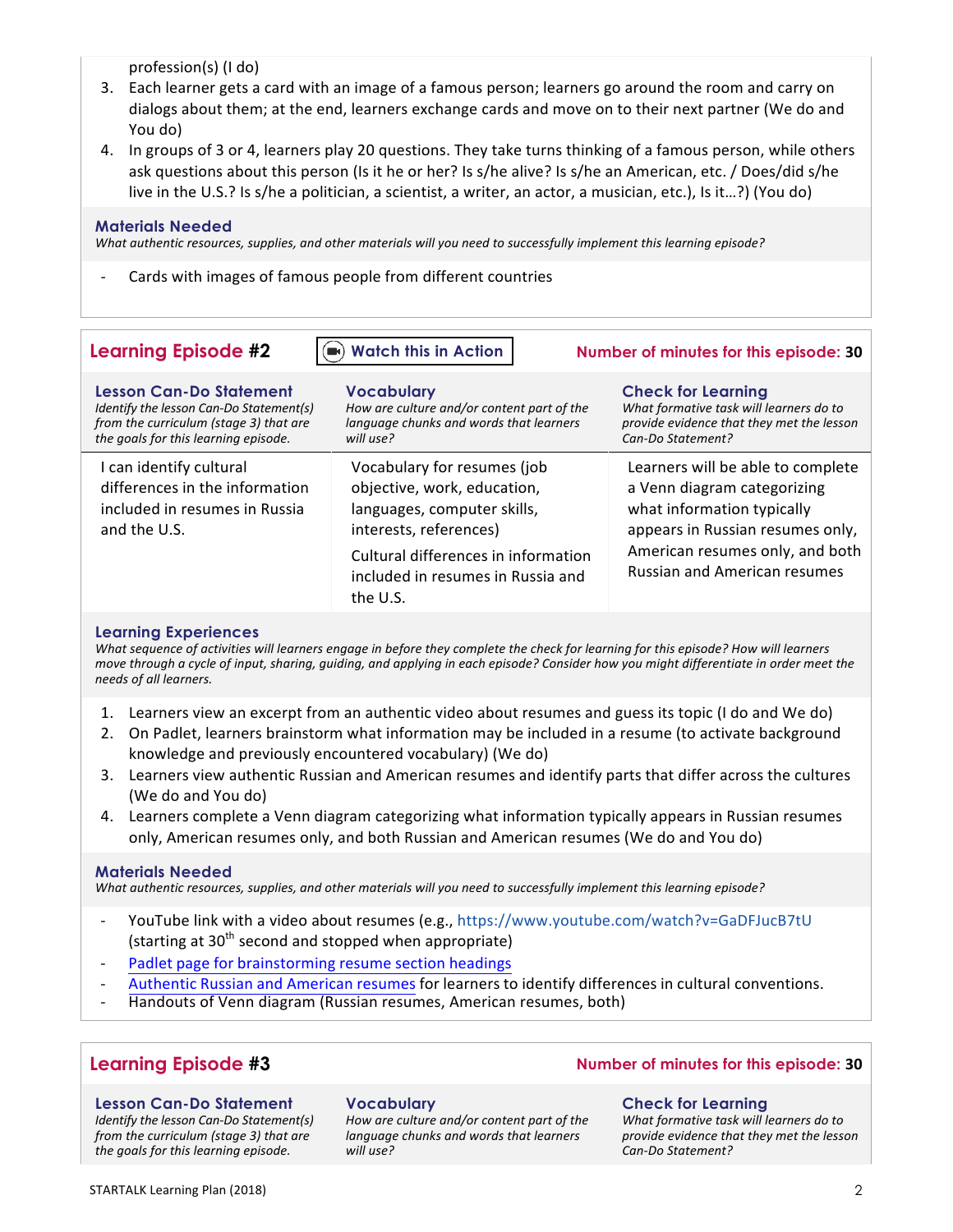| I can identify main headings in   | Vocabulary for resumes (job            | Learners will be able to match  |
|-----------------------------------|----------------------------------------|---------------------------------|
| authentic Russian resumes and     | objective, work, education,            | the headings to appropriate     |
| recognize some of the key         | languages, computer skills, interests, | resume sections and explain why |
| information about people's        | references)                            | they think so by circling and   |
| address, education, professions,  | Cultural conventions for names and     | pointing to words and phrases   |
| language skills, computer skills, | contact information                    | that helped them make their     |
| etc.) (Interpretive)              | Construction "Why? - Because"          | decision                        |

## **Learning Experiences**

*What sequence of activities will learners engage in before they complete the check for learning for this episode? How will learners move through a cycle of input, sharing, guiding, and applying in each episode? Consider how you might differentiate in order meet the needs of all learners.*

- 1. Teacher and learners recall headings of resume sections that are typical for Russian resumes (I do and We do)
- 2. Learners look through an authentic resume in which the section headings are whitened out and match them to appropriate headings; compare results in pairs (We do and You do)
- 3. Learners present their choices and explain why they made these choices by circling and pointing to words and phrases that helped them choose the appropriate heading for each section (You do)

#### **Materials Needed**

*What authentic resources, supplies, and other materials will you need to successfully implement this learning episode?* 

- Handouts of an authentic resume with section headings [whitened-out](https://startalk.umd.edu/public/system/files/resources/kent_russian2_h4_templaterussian.docx)
- Printouts of section headings to match to the resume parts (consider using more section so that learners would not match using the reason of "because it is the last one")

| <b>Learning Episode #4</b>                                                                                                                           | Number of minutes for this episode: 30                                                                                  |                                                                                                                                        |
|------------------------------------------------------------------------------------------------------------------------------------------------------|-------------------------------------------------------------------------------------------------------------------------|----------------------------------------------------------------------------------------------------------------------------------------|
| Lesson Can-Do Statement<br>Identify the lesson Can-Do Statement(s)<br>from the curriculum (stage 3) that are<br>the goals for this learning episode. | <b>Vocabulary</b><br>How are culture and/or content part of the<br>language chunks and words that learners<br>will use? | <b>Check for Learning</b><br>What formative task will learners do to<br>provide evidence that they met the lesson<br>Can-Do Statement? |
| I can identify what position (job)<br>a person is seeking based on<br>his/her resume information<br>(Interpretive)                                   | Vocabulary for jobs and resumes<br>Construction "Why? - Because"                                                        | Learners will be able to match<br>jobs sought to corresponding<br>resumes of job seekers and<br>explain their choices                  |

#### **Learning Experiences**

*What sequence of activities will learners engage in before they complete the check for learning for this episode? How will learners move through a cycle of input, sharing, quiding, and applying in each episode? Consider how you might differentiate in order meet the needs of all learners.*

- 1. Teacher displays a list of different jobs (positions) and uses gestures and images to explain them (I do)
- 2. Learners view 3-5 authentic resumes and work on finding job titles that correspond to each resume; compare results with a partner (We do and You do)
- 3. Learners present their answers and explain why they chose a certain job by circling and pointing to the key words that helped them make their decision (You do)

#### **Materials Needed**

*What authentic resources, supplies, and other materials will you need to successfully implement this learning episode?* 

List of [jobs](https://startalk.umd.edu/public/system/files/resources/kent_russian2_h1_Matchresumesjobs.docx) (e.g., designer, programmer, translator, musician, professor, a fitness club trainer, tour guide, etc.); consider including more jobs than there are resumes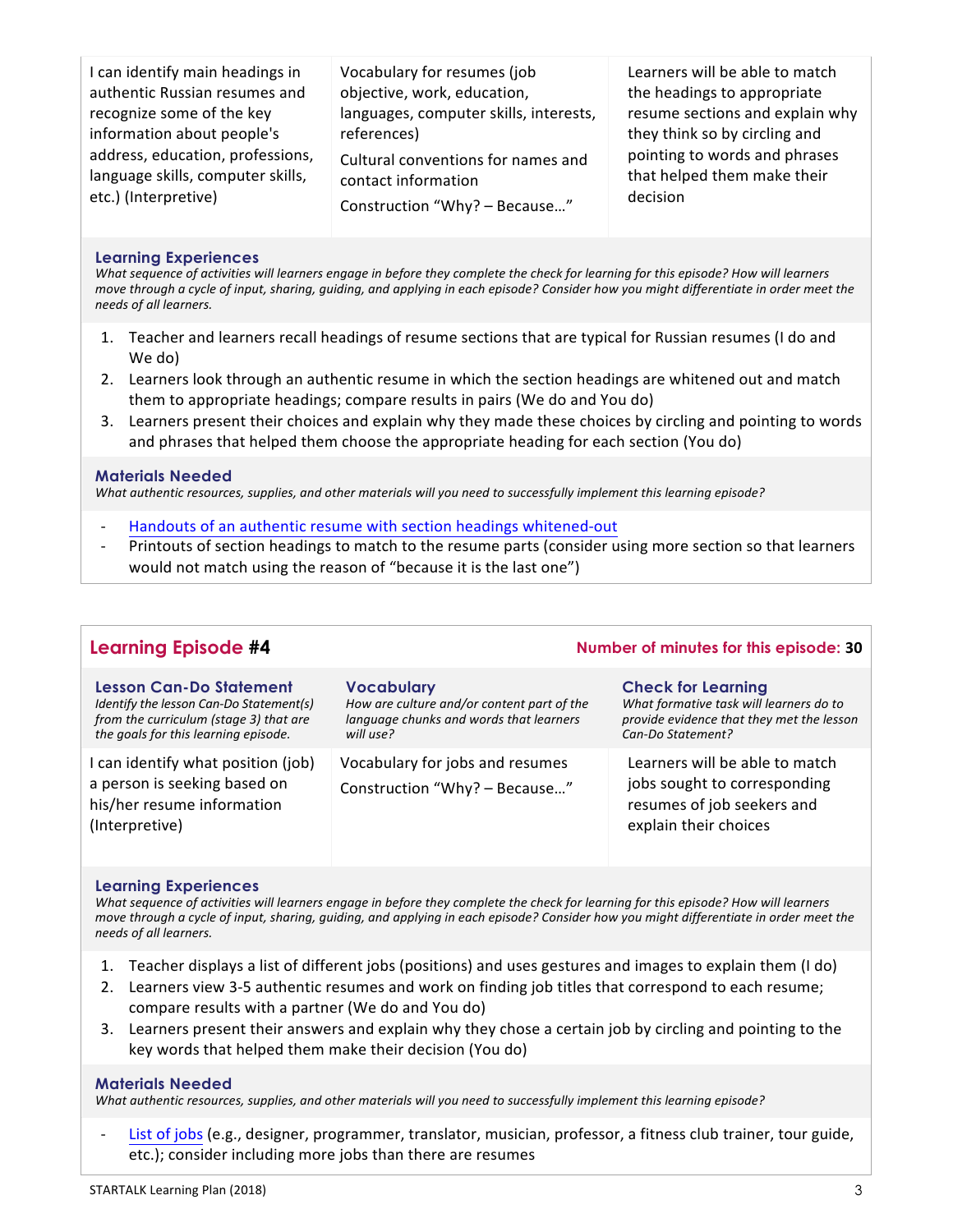## **Learning Episode #5 Number of minutes for this episode: 30**

| <b>Lesson Can-Do Statement</b>                                                                                                | <b>Vocabulary</b>                                                                                                                                       | <b>Check for Learning</b>                                                                         |
|-------------------------------------------------------------------------------------------------------------------------------|---------------------------------------------------------------------------------------------------------------------------------------------------------|---------------------------------------------------------------------------------------------------|
| Identify the lesson Can-Do Statement(s)                                                                                       | How are culture and/or content part of the                                                                                                              | What formative task will learners do to                                                           |
| from the curriculum (stage 3) that are                                                                                        | language chunks and words that learners                                                                                                                 | provide evidence that they met the lesson                                                         |
| the goals for this learning episode.                                                                                          | will use?                                                                                                                                               | Can-Do Statement?                                                                                 |
| I can describe personal<br>information, education, work<br>experience, skills, and qualities in<br>my resume (Presentational) | Vocabulary found in resumes<br>Specific vocabulary relevant for your<br>group of learners when applying for<br>a job in an international summer<br>camp | Learners will be able to create<br>their own resumes for a job at an<br>international summer camp |

#### **Learning Experiences**

*What sequence of activities will learners engage in before they complete the check for learning for this episode? How will learners move through a cycle of input, sharing, guiding, and applying in each episode? Consider how you might differentiate in order meet the needs of all learners.*

- 1. Teacher and learners brainstorm headings learners may want to use in their resumes (I do and We do)
- 2. Learners create their own templates with appropriate headings or insert headings in available templates; compare with a partner; adjust their work; clarify issues (We do and You do)
- 3. Learners complete their resumes; finish as homework (We do and You do)

#### **Materials Needed**

What authentic resources, supplies, and other materials will you need to successfully implement this learning episode?

- Laptop
- Resume templates (optional)

#### **[Watch this in Action](https://youtu.be/2HQzW67CBFA)**

## **Lesson Can-Do Statement**

*Identify the lesson Can-Do Statement(s) from the curriculum (stage 3) that are the goals for this learning episode.*

I can ask and answer questions pertaining to a job interview in an international summer camp (Interpersonal) **Vocabulary**

How are culture and/or content part of the language chunks and words that learners *will use?*

Vocabulary and structures relevant for a job in an international summer camp (I like to sing/dance/play the guitar, etc., I worked with children; I went to France, I know ... language(s); I speak ...., I live in....) Question structures: Do you like? Have you been to? Have you worked in/as? Can you sing? Are you kind/responsible/punctual/hardworking/stress-resistant, etc.? Why?-Because: My best candidate

is… because….

## **Learning Episode #6**  $\qquad \qquad (\bullet)$  Watch this in Action **Number of minutes for this episode: 30-60**

#### **Check for Learning**

*What formative task will learners do to provide evidence that they met the lesson Can-Do Statement?*

Learners will be able to conduct an interview for a job in an international summer camp, choose the best candidate and explain why the candidate is the best